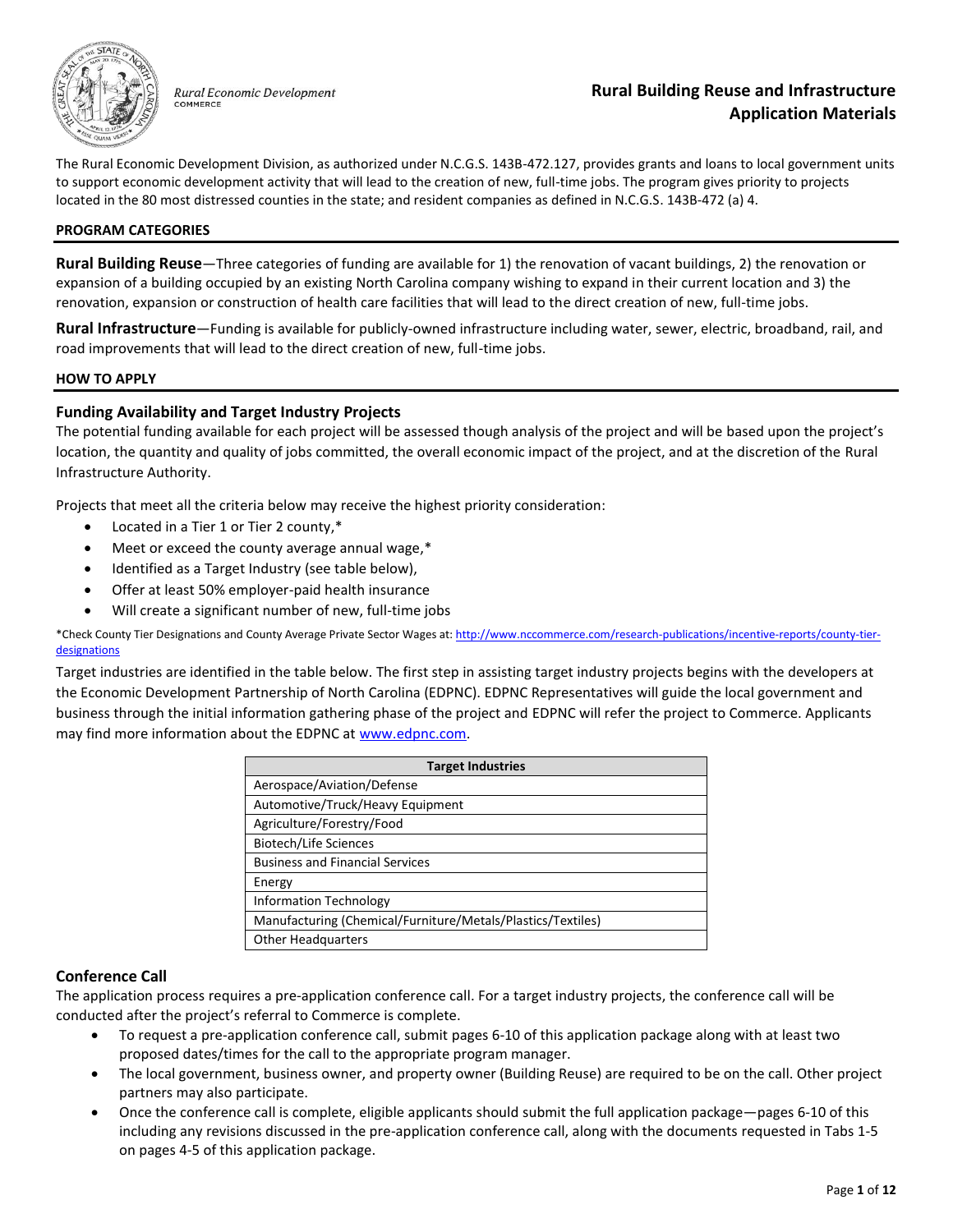# **ELIGIBLE APPLICANTS**

- **Rural Building Reuse**—Eligible applicants are units of local government located in Tier 1 or Tier 2 counties, and rural census tracts in Tier 3 counties. As authorized in N.C.G.S. 143B-472.127(a)(2), a rural census tract+ is an area having a population density of less than 500 people per square mile in accordance with the most recent decennial federal census.
- **Rural Infrastructure**—Eligible applicants are units of local government with priority given to the Tier 1 and Tier 2 counties.

†Check census tracts at:<http://nccommerce.maps.arcgis.com/apps/webappviewer/index.html?id=5863f411469f4c08a40edded88b42167>

## **BUILDING REUSE ELIGIBLE PROJECTS AND EXPENSES**

#### **Vacant Building Category**

- renovation of buildings that have been vacant for at least three months prior to application deadline
- initial upfit of a shell building is eligible if the building is at least 5 years old and has never been occupied
- only renovations within the existing footprint are eligible

## **Existing Business Building Category**

- buildings occupied for at least 12 months by one of a business identified as a target industry (see table on page 1)
- jobs are required to meet the county wage standard and provide 50% paid health insurance
- renovation within the existing footprint and connected additions are eligible

#### **Rural Health Category**

- new construction, renovation, or expansion or of health care facilities
- NC licensure required for participating health care companies

#### **Eligible Expenses – Building Reuse, All Categories**

- improvements to real property, including, but not limited to: materials and labor to install HVAC, electrical, plumbing, fire alarm/suppression system, roofing, flooring, carpentry, drywall, paint, etc.
- a company owned or operated by any project partner may not be used as a contractor for the renovation project unless the company holds a valid NC General Contractors license. A copy of the company's NC General Contractor's license must be included in Tab 3 of the application materials

#### **Ineligible Expenses – Building Reuse, All Categories**

- the following are examples of prohibited expenses and may not be submitted for reimbursement or to meet the matching funds requirement: building purchase, design costs, engineering costs, permit fees, surveys, legal fees, machinery & equipment, cranes, security, telephone, and computer hardware and software, solar panels, signage, landscaping, silo and other ancillary structures, furnishings, paving, fencing, kitchen equipment, and refrigeration equipment. This list is not comprehensive and specific items of concern should be discussed with program staff.
- renovations for housing or government uses are not eligible

## **INFRASTRUCTURE ELIGIBLE PROJECTS AND EXPENSES**

- construct public infrastructure improvements
- upgrade or repair of public drinking water or wastewater treatment plants
- upgrade, extensions, or repair of public water or sewer lines
- publicly owned natural gas lines (requires an executed Pipeline Construction, Operating and Resale Agreement)
- installation or extension of public broadband infrastructure
- construction of publicly owned access roads not funded or owned by the Department of Transportation
- construction of public rail spur improvements

#### **Eligible Expenses – Infrastructure**

• eligible expenses include planning, materials, labor, and administration to complete public infrastructure improvements

#### **Ineligible Expenses – Infrastructure**

- privately owned infrastructure improvements
- projects that address building construction
- land acquisition costs or fees with the exception those associated with public easements for the project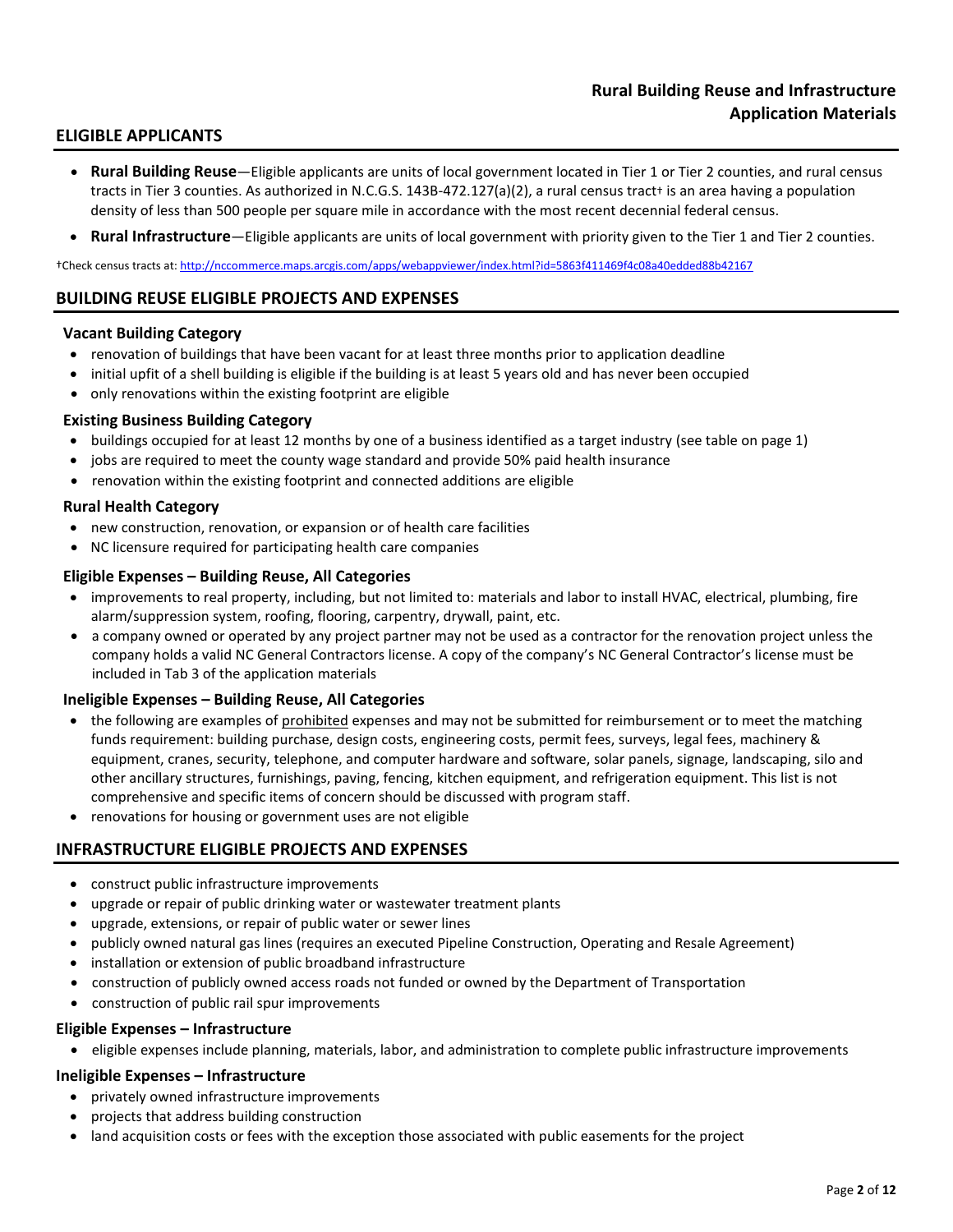# **JOB CREATION REQUIREMENTS**

- Applicants must show that the improvements will result in the creation of new, full-time jobs in the private sector within 18 months of the grant award. Part-time, Full-Time Equivalents (FTE) positions, or contract and consulting jobs are ineligible.
- Each position must be filled with one full-time employee. Full-time employment is defined as one person working at least 35 hours per week, whose wages are subject to withholding, and who is employed in a permanent position.
- Priority will be given to projects that offer higher salaries/wages and provide at least 50% employer-paid health benefits to employees.
- The company must pay North Carolina Unemployment Insurance on each employee for whom a job is committed.
- The company will be expected to maintain all existing full-time jobs in North Carolina reported at the time of application (baseline) plus create the new, full-time jobs committed.
- The baseline will be established using the most recently filed NCUI 101 Form filed with the NC Department of Commerce Division of Employment Security at the time of application submittal.
- To meet the terms of the grant the company must maintain the baseline number plus the new, full-time jobs concurrently for at least six consecutive months.
- All participating companies must agree to provide the local government and the Department of Commerce access to company employment records necessary to verify the creation of new jobs.

# **LOCAL GOVERNMENT REQUIREMENTS & LIABILITIES**

- The local government will coordinate and oversee all aspects of the project, including the application process, contracting process, reporting requirements, payments, job verification, and loan repayment if required.
- The local government is required to analyze the participating company's financial and organizational strength regarding its ability to successfully meet the terms of the job creation and maintenance requirements, and the ability to meet the potential for repayment of loan funds.
- In the event the company defaults on the job commitment, the local government is required to repay the loan to Commerce irrespective of whether the funds are collected from the property/business owner.
- When the improvements are owned by the local government, state regulations regarding procurement, including N.C.G.S.14- 234 are required.
- Local governments are subject to state audit and reporting requirements.

# **MATCH REQUIREMENTS**

- A cash match equivalent to at least 5% of the grant amount is required for all projects.
- The cash match shall come from local resources and may not be derived from other State or federal grant funds.
- Costs that are ineligible for grant funding may not be considered for the match. The only exception is paid grant administration when paid to an organization separate from the applicant organization.
- In-kind match is not allowable.
- In addition to the 5% match described above, the building reuse program requires a dollar for dollar match up to the total grant amount.

## **REPAYMENT REQUIREMENTS**

- If job creation goals are not met, a pro-rata share of funds for each job not created must be repaid to the Department of Commerce by the local government.
- For Building Reuse projects, the local government will secure the funds through a Legally Binding Commitment and Promissory Note executed between the local government and the property owner.
- For Infrastructure projects, the local government will secure the funds through a Legally Binding Commitment executed between the local government and the company owner.
- Repayment forgiveness is offered upon the successful verification of the required job creation by the Department of Commerce.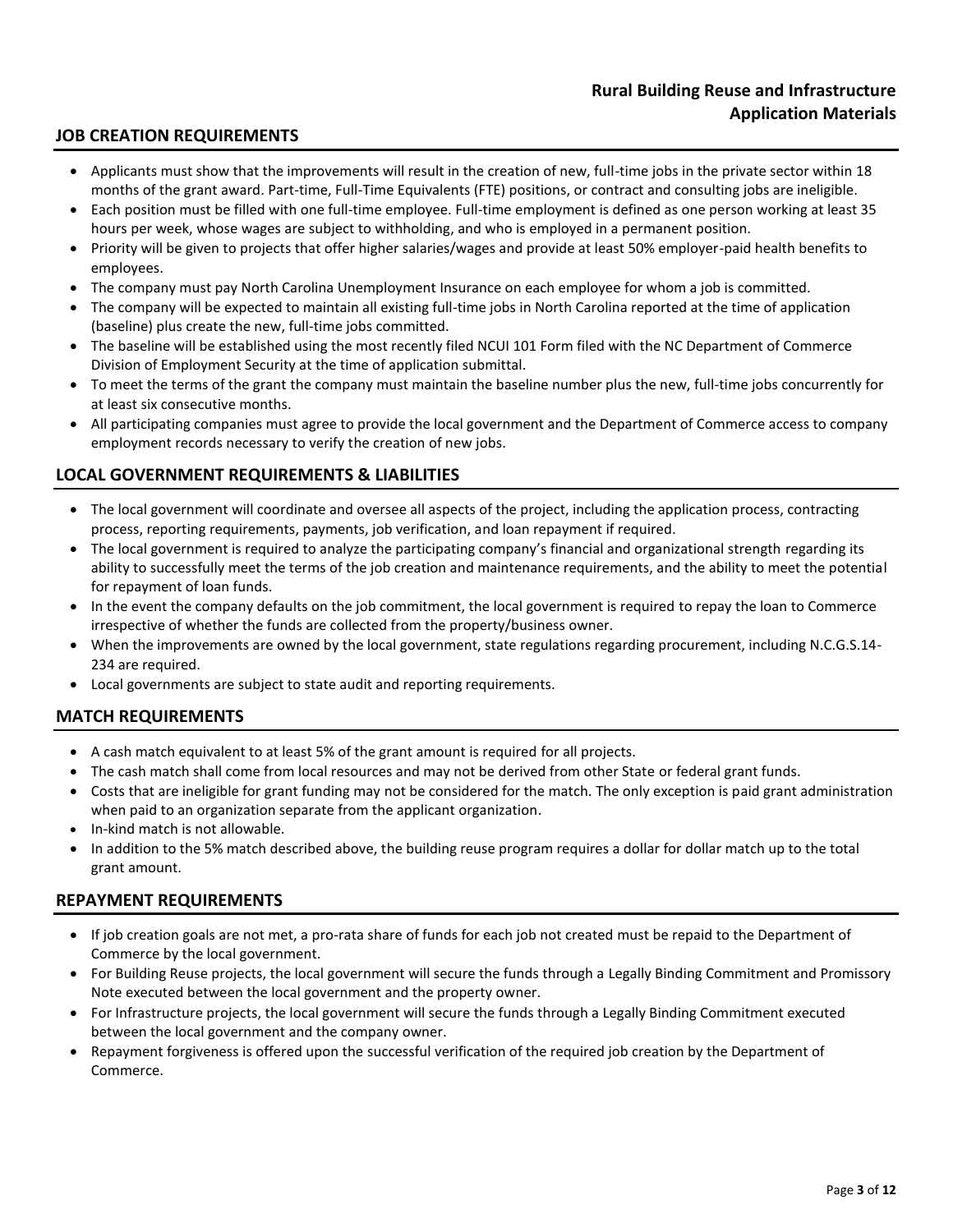# **APPLICATION CHECKLIST**

Submit a complete application package **including the application form and the documents listed within the checklist below. Provide one tabbed and bound copy along with two tabbed, non-bound copies of the materials**.

## **Tab 1**

**Application Form.** The form should be signed by local government chief elected official.

**Local Government Resolution**. Submit a signed resolution adopted by the governing board in support of application submission to the Department of Commerce. The resolution must state the purpose of the project, indicate the local government's support for the project, and commitment to provide a cash match of at least 5% of the grant request amount toward the project.

## **Tab 2**

- **Job Commitment Letters.** Submit a signed letter of job commitment from each company that will participate in the project. The letter should include **(1)** the number of existing full-time and part-time employees (listed separately) at all company locations in North Carolina, and **(2)** the number of new, full-time jobs to be created by the company and maintained concurrently for six-consecutive months within two years of the grant award date. The letter must be printed on the company's letterhead and signed by the company's Chief Executive Officer, Chief Financial Officer or President.
- **Employer's Quarterly Tax and Wage Report—NCUI 101 Form(s).** Submit a copy of the of the *Employer's Quarterly Tax and Wage Report* (NCUI 101 form) for each company that will commit jobs to the project. The form must have been filed with the North Carolina Department of Commerce Division of Employment Security for the quarter ending closest to the application deadline. The entire Social Security Number for each person should be redacted (blacked out). The name and wages must remain readable. Any discrepancy in the number of employees listed on the NCUI 101 form(s) for the last month of the quarter and the number reported in the Job Commitment letter must be thoroughly explained in the narrative section of this application.

*NOTE: If any company has more than one location in North Carolina, a NCUI-101 multi-site report or forms for each company location must be provided.*

**Business Financial Documents.** Submit a copy of the most recent three years of certified or CPA prepared financial statements that include Balance Sheet, Income Statement and Statement of Cash Flows for each non-start-up company participating in the project.

#### **Tab 3 –** *Building Reuse Projects Only*

**Line Item Budget.** Submit a line item budget that lists the proposed renovation/construction expenses and the cost for each expense (example expenses include, but are not limited to: HVAC, electrical, plumbing, roofing, flooring, painting, etc.).

**Cost Estimates.** Submit cost estimates for each expense identified in the line item budget. The estimates must be prepared by a contractor, sub-contractor or architect and provided on that company's letterhead. A company owned or operated by any project partner may not provide estimates or be used as a contractor for the renovation project unless the company holds a valid NC General Contractors license. A copy of the company's valid NC General Contractor's license must be included in this section of the application materials.

**Site Control Documents.** Submit a copy of the property deed. Also, if the job creating company does not own the building, submit a copy of an executed lease agreement. If the property ownership will change, provide a detailed explanation of the real estate transaction that will occur with the legal names of the seller and buyer and date that the sale will close. Once the transaction is complete, a copy of the new deed must be submitted. The project will not be placed under contract until all correct, complete site control documents are received.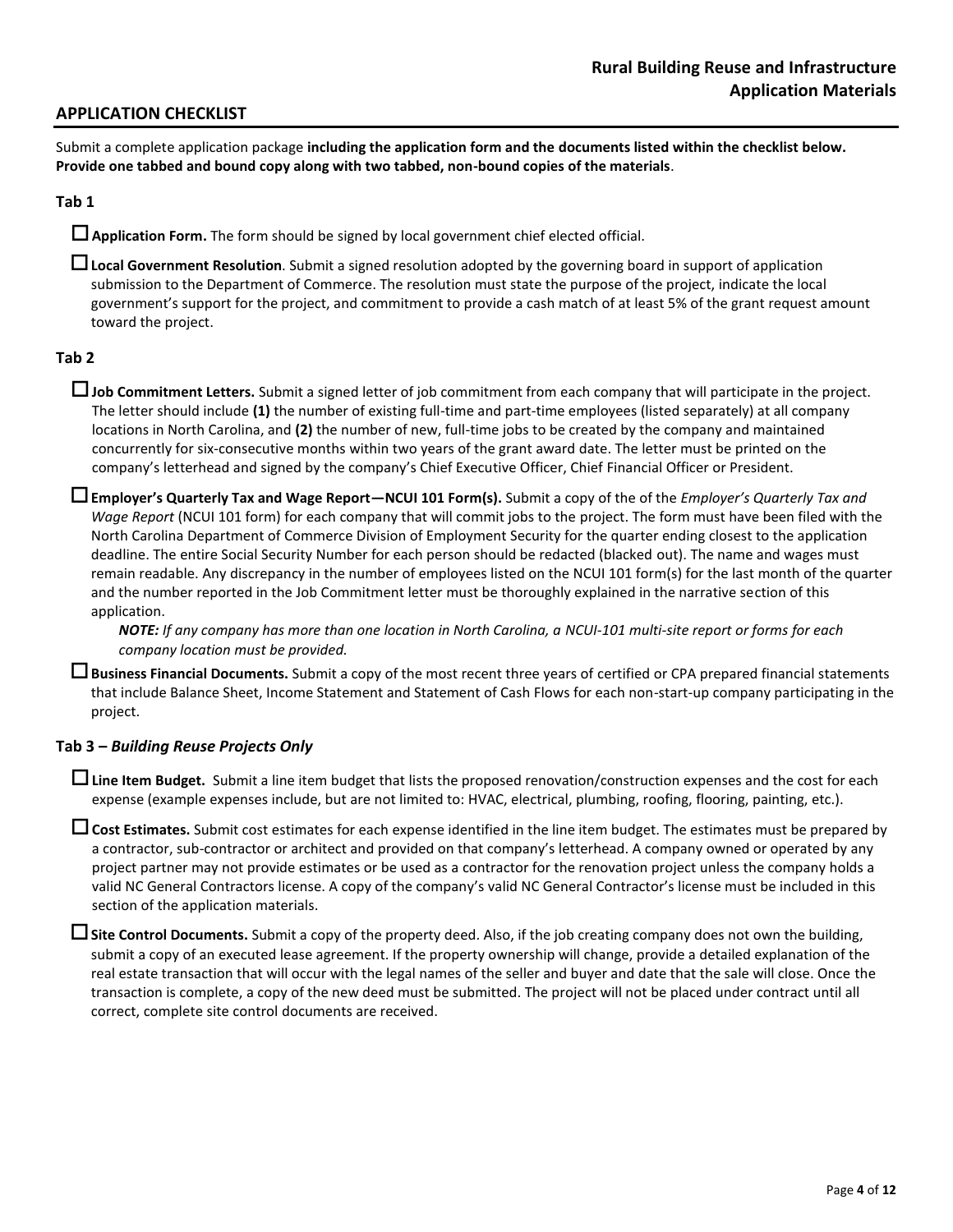## **Tab 3 –** *Infrastructure Projects Only*

**Preliminary Engineering Report (PER).** The PER should detail the proposed improvements and the current infrastructure that supports the proposed improvements. The PER should be sealed and dated and include an opinion of cost that is not more than six months old at the time of the application. The PER should include a map that shows the location of the business(es) as well as the location of the current infrastructure serving the project area and the proposed infrastructure improvements that will be supported through the project assistance.

**Line Item Budget.** Submit a line item budget that lists the expenses associated with the proposed infrastructure improvements and the cost for each expense.

**Proof of Funding Availability.** Submit a signed letter of funding availability from each source of funds committed for the project. The total of all funding commitment letters must meet or exceed the total project cost. If loan or other grant funds are pledged, a loan/grant commitment letter from each source of funds must be included.

#### **Tab 4**

**Photographs.** Submit photographs representative of the proposed project. Include digital copies on a flash drive along with printed copies.

## **Tab 5 –** *Start-Up Businesses Only*

**Business Plan**. A complete and detailed Business Plan that includes three years of financial projections (including balance sheets, cash flow statements and income statements) along with a Source and Use of Funds statement, with detailed assumptions upon which the financial projections were built. The Business Plan must also include a marketing plan that details what the company plans to sell and how they will market the product or service. The Business Plan should also provide a thorough description of the management team and the members' background that support the success of the venture. A description of the company's competitors should be provided, with an explanation of how the company will garner its expected share of the market.

**Capital Plan.** Details and evidence regarding the capital that has been or will be raised. This must include where the capital is currently on deposit and the total amount that is required to launch the business and sustain it in the early years. A letter from the depository holding the funds in escrow can serve as proof of the available capital.

- Evidence of initial capitalization (loans, private investor commitments), as well as the ability to meet working capital needs must be provided.
- A commitment letter from a bank for an operating line of credit needed to fund the "cash cycle" of the business and provide for unforeseen needs. In addition, the source of the funding for any machinery and equipment required for the project.

**Articles of Incorporation**. For each start-up company submit a copy of the company's "Articles of Incorporation" filed with the NC Department of the Secretary of State.

**Contracts with potential customers or letters of intent to buy from the company when it begins operations.** 

**Copies of the bylaws, shareholder agreement or operating agreement of the business.**

**Copies of any certifications by regulatory bodies necessary to operate the business.**

**An understanding with the principal owners that they may be required to sign a personal guarantee of the performance of the grant and provide complete personal financial statements for each guarantor.** 

## **APPLICATION SUBMISSION**

Applicants should submit pages 6-10 of this application package including any revisions discussed in the pre-application conference call, along with the documents requested in Tabs 1-5 on pages 4-5 of this application package. Full applications should be received at Commerce by 5:00 p.m. on the selected full-application deadline. The full list of application deadlines can be found on the Commerce website at [http://www.nccommerce.com/rgp.](http://www.nccommerce.com/rgp)

#### **Mail Application Materials:**

**Building Reuse Projects-Hazel Edmond or Infrastructure Projects-Melody Adams**

North Carolina Department of Commerce Rural Economic Development Division

4346 Mail Service Center (US Mail)

301 North Wilmington Street (FedEx, UPS)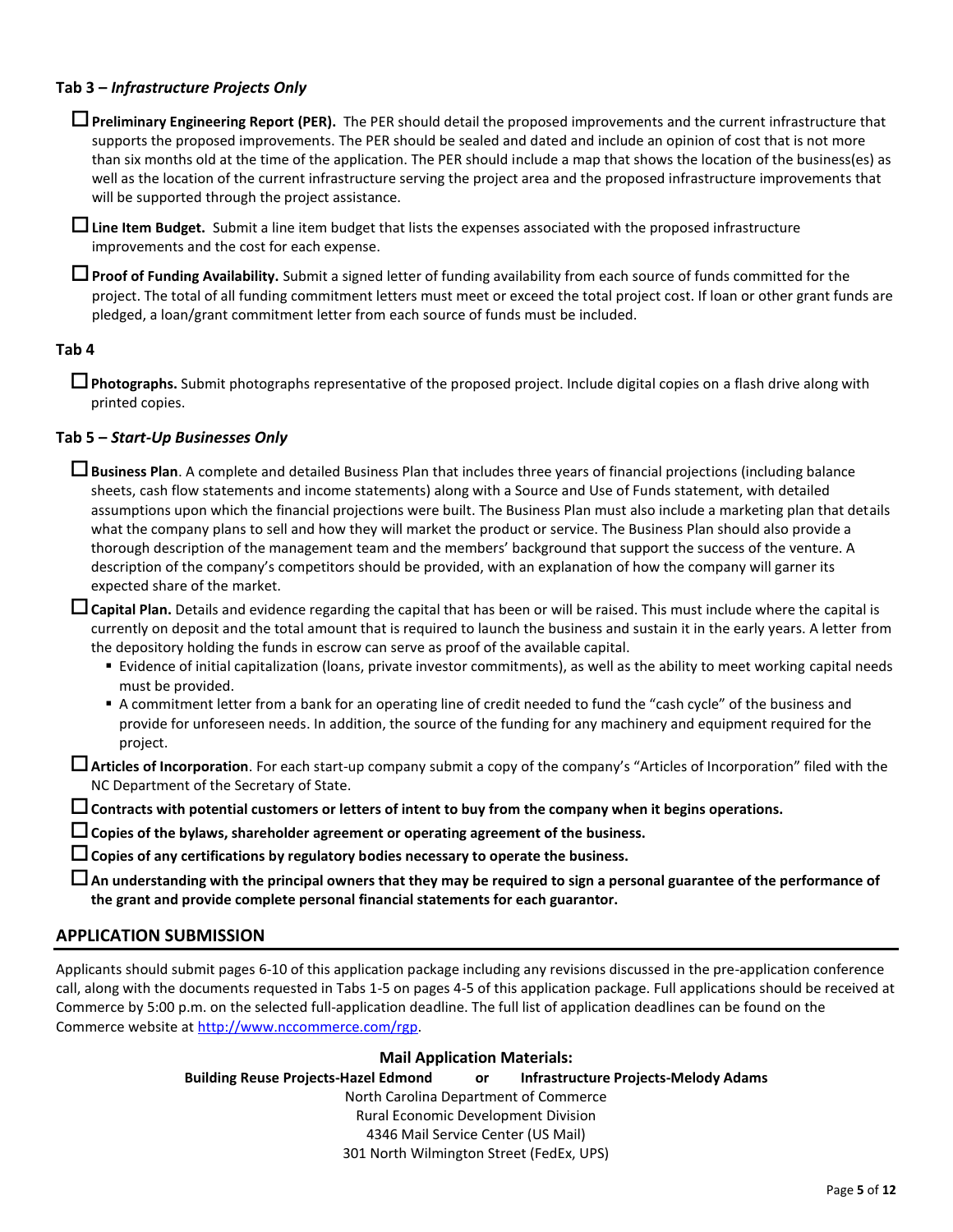Raleigh, NC 27699-4346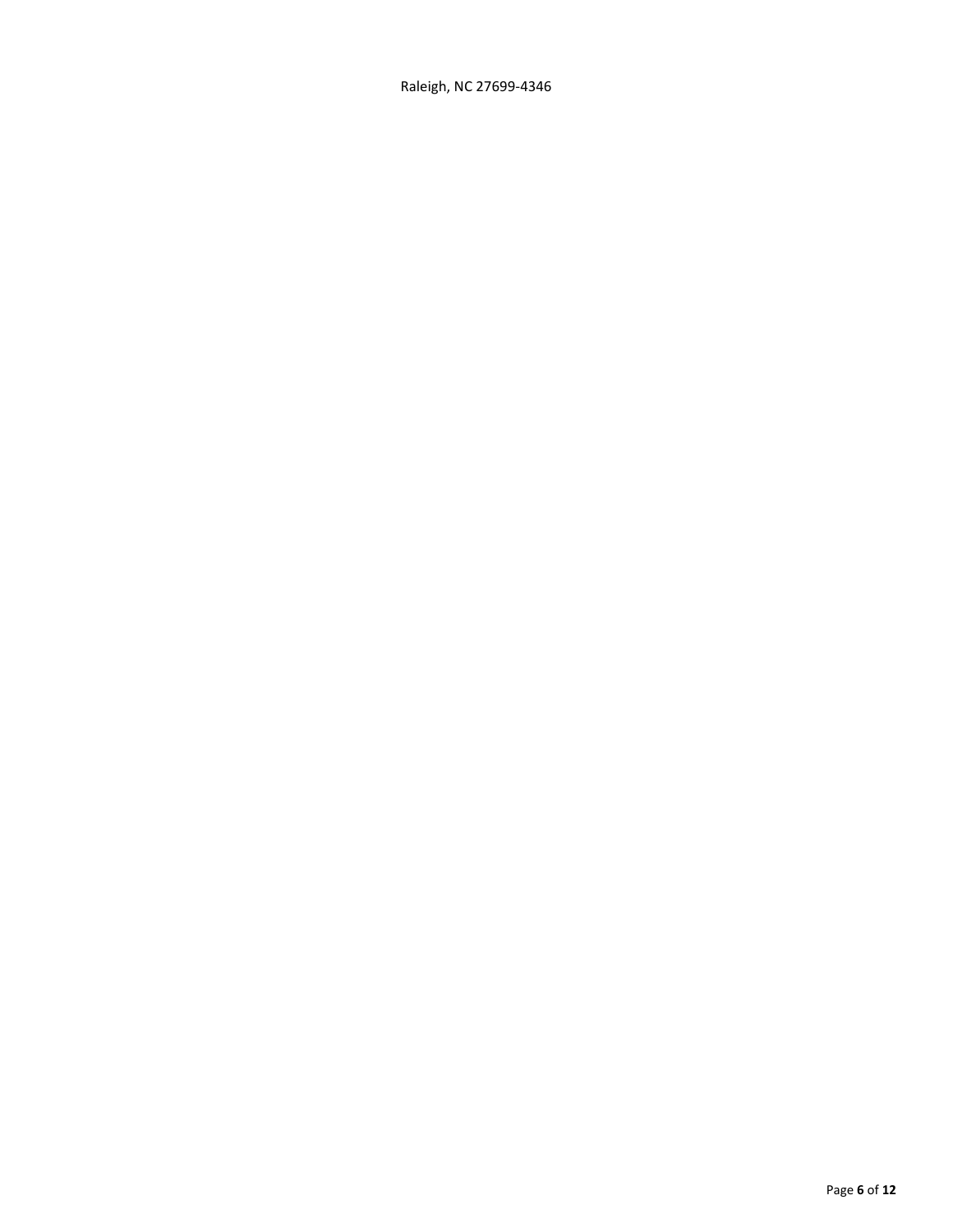| <b>Rural Building Reuse and Infrastructure</b> |                         |
|------------------------------------------------|-------------------------|
|                                                | <b>Application Form</b> |

|                                  | Rural Economic Development<br>COMMERCE                                                                                 |                                                                                                                       |                                                              | <b>Rural Building Reuse and Infrastruct</b><br><b>Application Fo</b> |
|----------------------------------|------------------------------------------------------------------------------------------------------------------------|-----------------------------------------------------------------------------------------------------------------------|--------------------------------------------------------------|----------------------------------------------------------------------|
|                                  |                                                                                                                        |                                                                                                                       |                                                              | Application #                                                        |
|                                  |                                                                                                                        |                                                                                                                       |                                                              | (For internal use only)                                              |
| <b>Vacant Building</b>           | <b>Existing Business Building</b><br>$\Box$                                                                            | $\Box$                                                                                                                | <b>Rural Health Care</b><br>$\Box$                           | Rural Infrastructure<br>$\perp$                                      |
|                                  |                                                                                                                        | <b>Applicant Information</b>                                                                                          |                                                              |                                                                      |
| <b>Local Government</b><br>Name: |                                                                                                                        |                                                                                                                       |                                                              |                                                                      |
| <b>Mailing Address:</b>          |                                                                                                                        |                                                                                                                       |                                                              |                                                                      |
| Primary Telephone:               | <u> 1989 - Johann Stoff, deutscher Stoff, der Stoff, der Stoff, der Stoff, der Stoff, der Stoff, der Stoff, der S</u>  |                                                                                                                       |                                                              |                                                                      |
| Website:                         | <u> 1989 - Johann Barbara, martin amerikan basar dan berasal dalam basa dalam basar dalam basar dalam basa dalam</u>   |                                                                                                                       |                                                              |                                                                      |
| Chief Elected Official Name:     |                                                                                                                        | <u> 1989 - Johann Barn, mars eta bainar eta bat erroman erroman erroman erroman erroman erroman erroman erroman e</u> |                                                              |                                                                      |
| Telephone:                       |                                                                                                                        |                                                                                                                       |                                                              |                                                                      |
|                                  |                                                                                                                        |                                                                                                                       |                                                              |                                                                      |
| Telephone:                       | <u> 1989 - Jan Samuel Barbara, margaret eta idazlea (h. 1989).</u>                                                     |                                                                                                                       |                                                              |                                                                      |
|                                  | Local Government Project Manager (If different than above):                                                            |                                                                                                                       |                                                              |                                                                      |
| Name:                            | <u> 1980 - Johann Barnett, fransk politik (f. 1980)</u>                                                                |                                                                                                                       |                                                              |                                                                      |
| Telephone(s):                    | <u> Liste de la construcción de la construcción de la construcción de la construcción de la construcción de la c</u>   |                                                                                                                       |                                                              |                                                                      |
|                                  | <b>Grant Administrator Company Name (if applicable):</b>                                                               |                                                                                                                       | <u> 1980 - Johann Stein, mars an de Britannich (b. 1980)</u> |                                                                      |
|                                  | Mailing Address: National Address and Address and Address and Address and Address and Address and Address and A        |                                                                                                                       |                                                              |                                                                      |
| Name:                            |                                                                                                                        |                                                                                                                       | Title:                                                       |                                                                      |
| Telephone(s):                    |                                                                                                                        |                                                                                                                       |                                                              | Federal Tax ID #: \\\essimal Tax ID #: \\\essimal Tax ID #:          |
| Website:                         | <u> 1989 - Johann Stoff, deutscher Stoffen und der Stoffen und der Stoffen und der Stoffen und der Stoffen und der</u> |                                                                                                                       |                                                              |                                                                      |
|                                  |                                                                                                                        | <b>Project Information</b>                                                                                            |                                                              |                                                                      |
| Project Title:                   | <u> 1980 - Johann Barn, mars ann an t-Amhain Aonaich an t-Aonaich an t-Aonaich ann an t-Aonaich ann an t-Aonaich</u>   |                                                                                                                       |                                                              |                                                                      |
|                                  | Number of Businesses to be Assisted: Number of Jobs to be Created: Number of Jobs to be Created:                       |                                                                                                                       |                                                              |                                                                      |
|                                  | Project Description (provide a summary of the project below):                                                          |                                                                                                                       |                                                              |                                                                      |
|                                  |                                                                                                                        |                                                                                                                       |                                                              |                                                                      |
|                                  |                                                                                                                        |                                                                                                                       |                                                              |                                                                      |
| the Department of Commerce?      | Has any project participant ever benefitted from a grant with                                                          |                                                                                                                       | Yes $\Box$<br>No II                                          | If Yes, please explain $\exists$                                     |
|                                  |                                                                                                                        |                                                                                                                       |                                                              |                                                                      |

THE STATE OF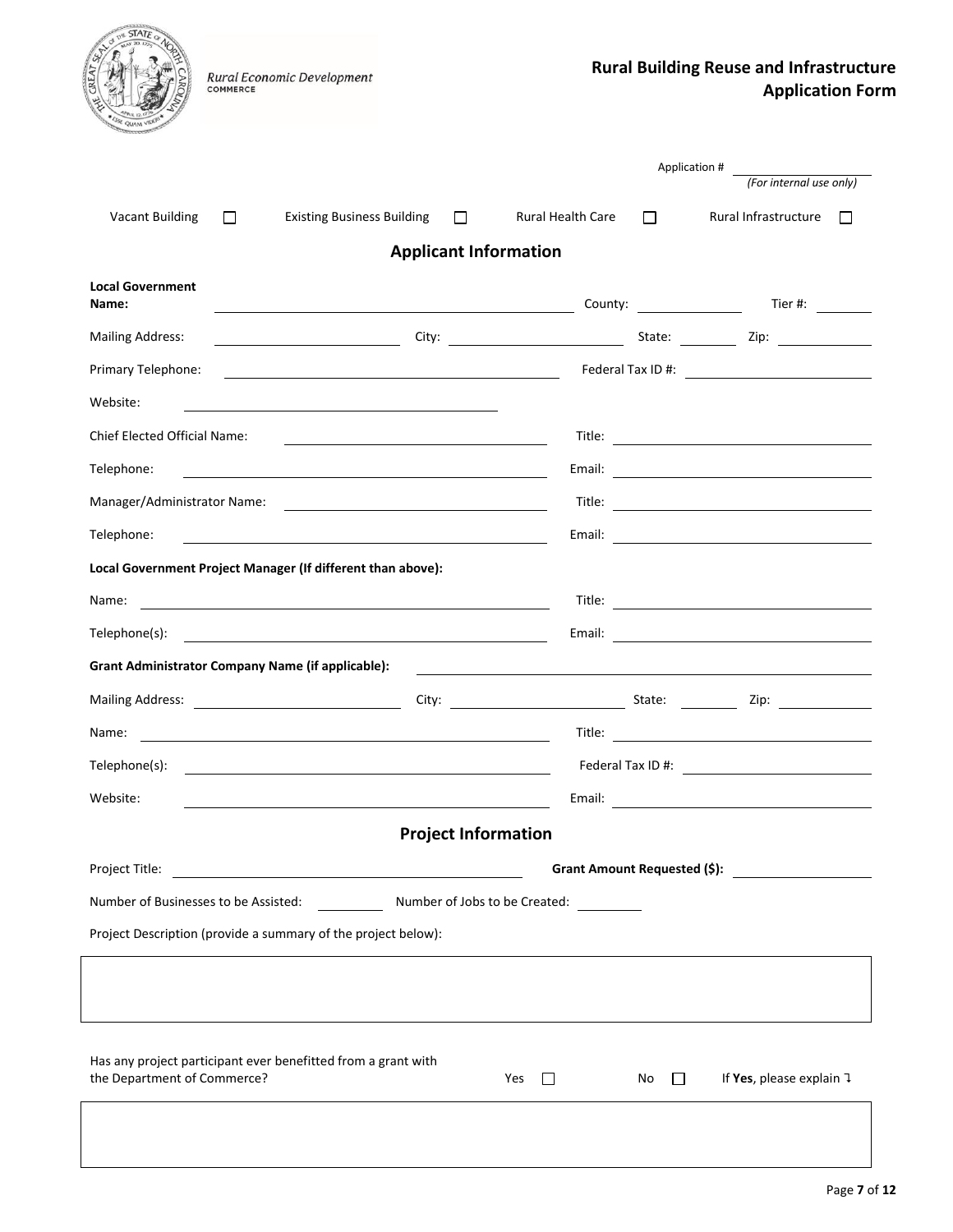# **Project Budget**

List all expenses related to the project, the amount of each expense, and the corresponding funding source(s) in the table below. The table should include costs for acquisition, construction, infrastructure improvements, equipment, training, etc. The table should clearly show all planned expenditures and all funding sources for the project.

|   |                                                                                                                                                                                                | <b>Source Name:</b> | <b>Source Name:</b>            | <b>Source Name:</b>             | <b>Source Name:</b> |  |
|---|------------------------------------------------------------------------------------------------------------------------------------------------------------------------------------------------|---------------------|--------------------------------|---------------------------------|---------------------|--|
|   | <b>Project Expense</b><br><u> 1989 - Johann Barn, mars ann an t-</u>                                                                                                                           | Amount              | Amount                         | Amount                          | Amount              |  |
|   | <u> 1989 - Johann Barn, mars eta bainar eta idazlea (</u>                                                                                                                                      |                     | and the control of the control |                                 |                     |  |
|   | the control of the control of the<br><u> 1989 - Johann Barbara, martin a</u>                                                                                                                   |                     |                                |                                 |                     |  |
|   |                                                                                                                                                                                                |                     |                                |                                 |                     |  |
|   | Sub Total (\$)                                                                                                                                                                                 |                     |                                |                                 |                     |  |
|   |                                                                                                                                                                                                |                     |                                | <b>Total Construction Cost:</b> | (5)                 |  |
|   |                                                                                                                                                                                                |                     |                                | <b>Total Project Cost:</b>      | (\$)                |  |
|   |                                                                                                                                                                                                |                     | <b>Project Narrative</b>       |                                 |                     |  |
| 1 | Provide a detailed description of the project company and the jobs to be created.                                                                                                              |                     |                                |                                 |                     |  |
| 2 | Provide a listing of all the company's existing locations along with the number of current full-time and part-time jobs and whether any<br>change in employment are planned for each location. |                     |                                |                                 |                     |  |
| 3 | Provide a detailed description of the construction/renovation project.                                                                                                                         |                     |                                |                                 |                     |  |
|   |                                                                                                                                                                                                |                     |                                |                                 |                     |  |

4 Provide description of the project property/building and its significance.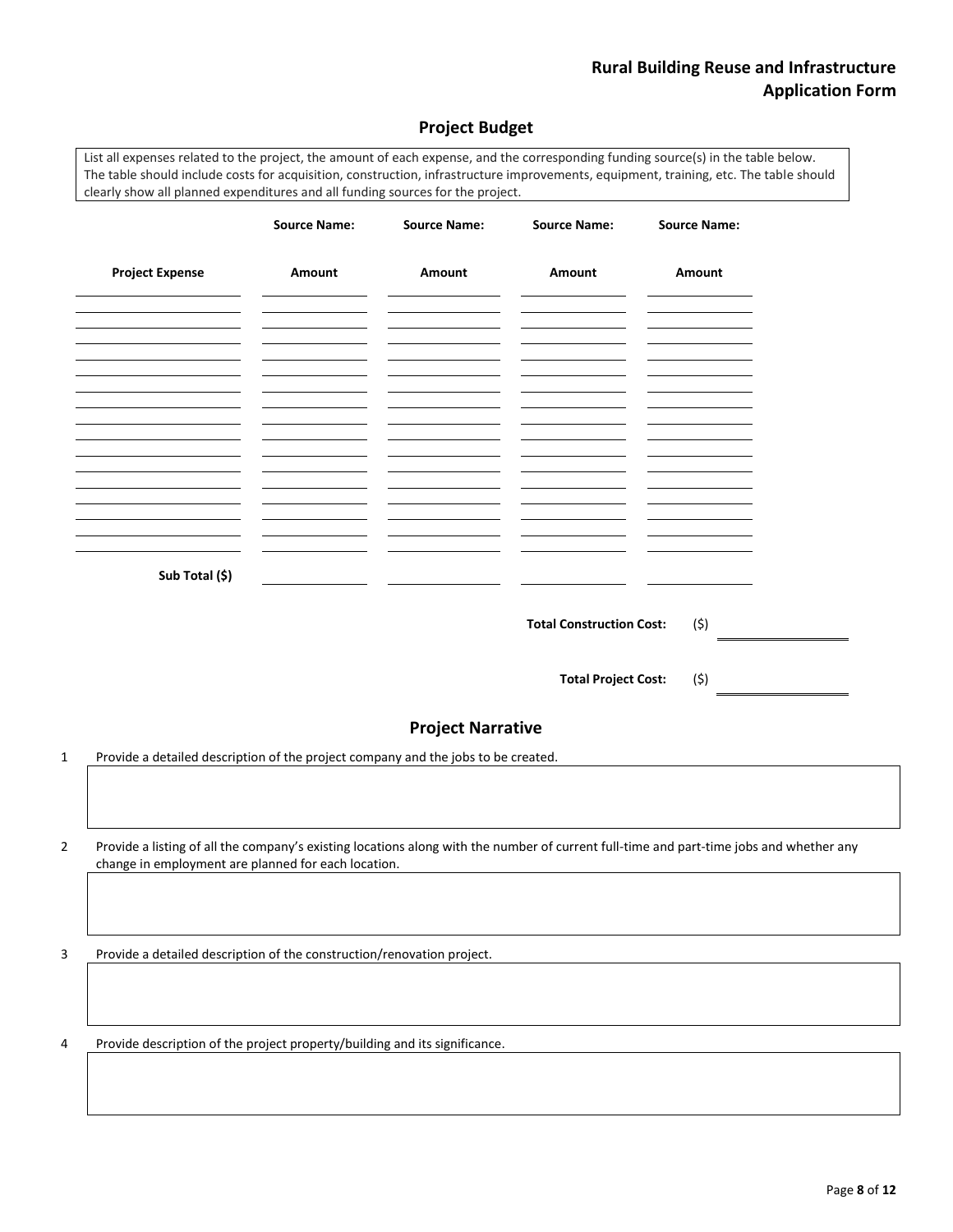# **Property Owner Information**

| Property Owner Legal Name:                                                                                     |            |                                                                                                                                                                                                                                |                                              |                                                                                                                                                                                                                                        |
|----------------------------------------------------------------------------------------------------------------|------------|--------------------------------------------------------------------------------------------------------------------------------------------------------------------------------------------------------------------------------|----------------------------------------------|----------------------------------------------------------------------------------------------------------------------------------------------------------------------------------------------------------------------------------------|
| Property Owner Representative Name (First and Last):<br>(Authorized to sign loan documents for Building Reuse) |            |                                                                                                                                                                                                                                |                                              |                                                                                                                                                                                                                                        |
| Property Owner Rep.<br><b>Mailing Address:</b>                                                                 |            |                                                                                                                                                                                                                                |                                              | Zip:                                                                                                                                                                                                                                   |
| Property Owner Rep.<br>Phone:                                                                                  |            |                                                                                                                                                                                                                                | Email:                                       |                                                                                                                                                                                                                                        |
|                                                                                                                |            | <b>Property Information</b>                                                                                                                                                                                                    |                                              |                                                                                                                                                                                                                                        |
| <b>Property Address</b>                                                                                        |            |                                                                                                                                                                                                                                |                                              |                                                                                                                                                                                                                                        |
| for Project:                                                                                                   |            | City: the contract of the contract of the contract of the contract of the contract of the contract of the contract of the contract of the contract of the contract of the contract of the contract of the contract of the cont | State:                                       | Zip:                                                                                                                                                                                                                                   |
| Year Building Was Constructed:                                                                                 |            | Number of Months<br><b>Building Vacant:</b>                                                                                                                                                                                    |                                              | Square Footage<br>of Building:                                                                                                                                                                                                         |
| Is the property listed on the National Register of Historic Places?                                            |            |                                                                                                                                                                                                                                |                                              | $\Box$ Yes<br>$\Box$ No                                                                                                                                                                                                                |
| <b>BUSINESS</b><br>Name:                                                                                       |            | <b>Company Information</b>                                                                                                                                                                                                     |                                              | Federal ID Tax #:                                                                                                                                                                                                                      |
| <b>Business Representative Name:</b>                                                                           |            |                                                                                                                                                                                                                                |                                              | <b>NAICS Code:</b>                                                                                                                                                                                                                     |
|                                                                                                                |            |                                                                                                                                                                                                                                |                                              |                                                                                                                                                                                                                                        |
| <b>Business Mailing Address:</b>                                                                               |            | City: the contract of the contract of the contract of the contract of the contract of the contract of the contract of the contract of the contract of the contract of the contract of the contract of the contract of the cont |                                              | Zip:<br>State: and the state of the state of the state of the state of the state of the state of the state of the state of the state of the state of the state of the state of the state of the state of the state of the state of the |
| <b>Business Representative</b><br>Phone:                                                                       |            | Representative Email:                                                                                                                                                                                                          | <b>Business</b>                              |                                                                                                                                                                                                                                        |
| Check ONE box below for the Industry Type of the Business:                                                     |            |                                                                                                                                                                                                                                |                                              |                                                                                                                                                                                                                                        |
| Data & Call Services                                                                                           | Healthcare | Manufacturing                                                                                                                                                                                                                  | Processing                                   | Warehouse/Distribution                                                                                                                                                                                                                 |
| Professional                                                                                                   | Service    | Restaurant                                                                                                                                                                                                                     | Retail                                       | Non-Profit                                                                                                                                                                                                                             |
| Is the proposed Business a startup?                                                                            | Yes        | No<br>$\mathsf{L}$                                                                                                                                                                                                             | If no, how many years in business in NC?     |                                                                                                                                                                                                                                        |
| Number of existing part-time employees in NC:<br>Will the business provide health benefits?<br>Yes<br>No       |            |                                                                                                                                                                                                                                |                                              |                                                                                                                                                                                                                                        |
|                                                                                                                |            |                                                                                                                                                                                                                                |                                              |                                                                                                                                                                                                                                        |
| Number of existing full-time employees in NC:                                                                  |            |                                                                                                                                                                                                                                | What % of health benefits are employer paid? | %                                                                                                                                                                                                                                      |

*If more than one company will participate in the project, please copy this page and complete for each additional company.*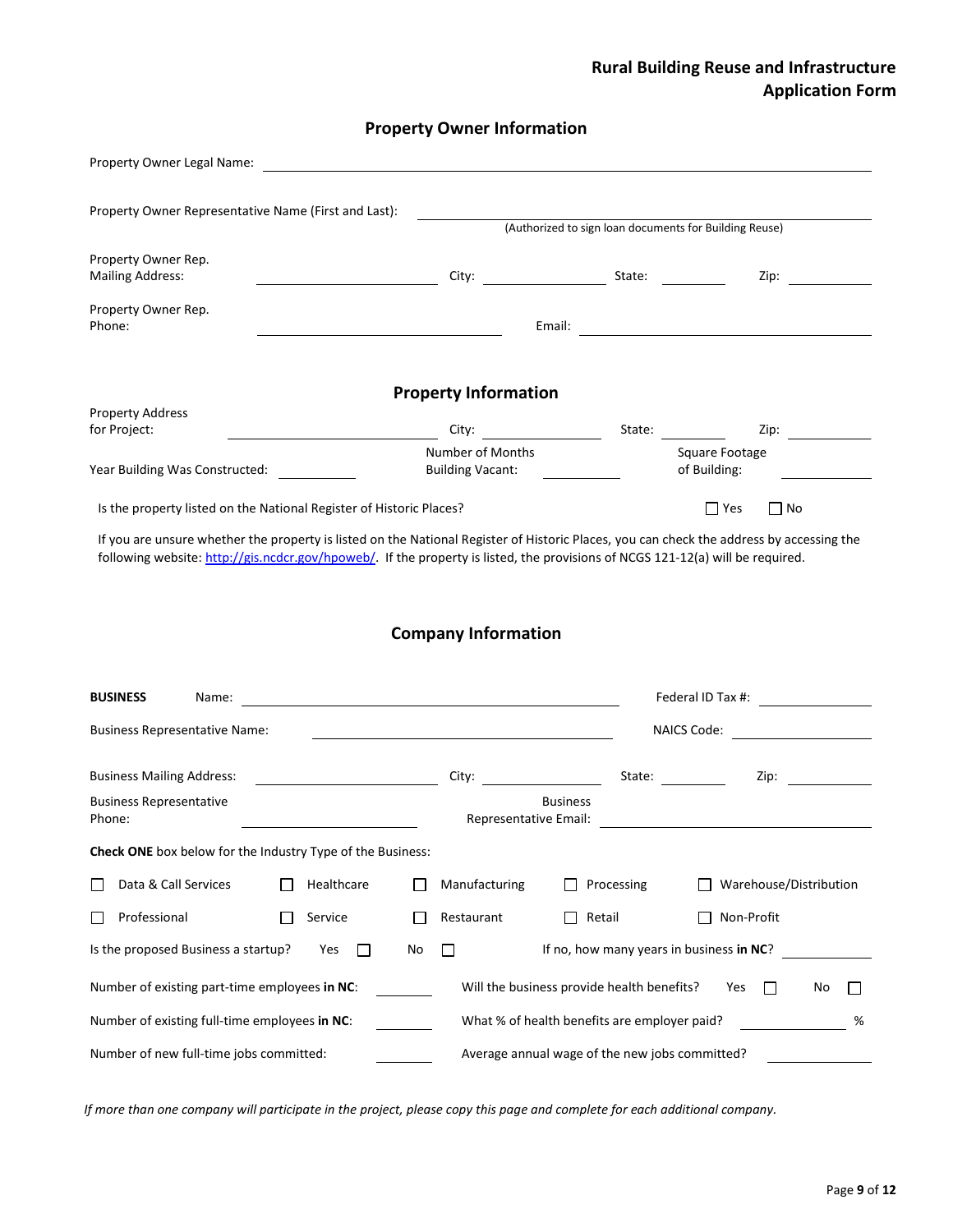| <b>Average Annual Wage Computation Work Sheet</b> |  |
|---------------------------------------------------|--|
|---------------------------------------------------|--|

|       | <b>Number of New</b><br><b>Employees</b>                                | <b>Position Type</b>                                                                                                                                                                                                                                                                                                                                                                                                                                                                           | <b>Gross Annual Wages</b> |
|-------|-------------------------------------------------------------------------|------------------------------------------------------------------------------------------------------------------------------------------------------------------------------------------------------------------------------------------------------------------------------------------------------------------------------------------------------------------------------------------------------------------------------------------------------------------------------------------------|---------------------------|
|       |                                                                         |                                                                                                                                                                                                                                                                                                                                                                                                                                                                                                |                           |
|       |                                                                         |                                                                                                                                                                                                                                                                                                                                                                                                                                                                                                |                           |
|       |                                                                         |                                                                                                                                                                                                                                                                                                                                                                                                                                                                                                |                           |
| Total | (A)                                                                     | <b>Total Annual Wages</b><br>Divide Total Wages (B) by the Total Number of New Employees (A)<br>for the Average Annual Wage                                                                                                                                                                                                                                                                                                                                                                    | (B)<br>(B/A)              |
|       |                                                                         | Percent Employer-Paid Health Insurance                                                                                                                                                                                                                                                                                                                                                                                                                                                         | %                         |
|       |                                                                         | <b>Company Certifications</b>                                                                                                                                                                                                                                                                                                                                                                                                                                                                  |                           |
| 1     | <b>Overdue Tax Debts</b>                                                | Does the Company or the Related Member(s) currently have any overdue tax debts with any City, Town or<br>County in, or with the State of North Carolina?<br>Yes<br>$\mathsf{L}$<br>$\blacksquare$<br>No                                                                                                                                                                                                                                                                                        |                           |
| 2     | <b>Occupational Safety and</b><br><b>Health Act Violations</b>          | Does the Company, or the Related Member(s) have any citation under the Occupational Safety and Health<br>Act that have become a final order within the past three years for willful serious violations or for failing to<br>abate serious violations?<br>Yes<br>No                                                                                                                                                                                                                             |                           |
| 3     | <b>Loan Defaults</b>                                                    | Is the Company, or the Related Member(s) currently in default on any loan or grant previously made by the<br>State of North Carolina?<br>Yes<br>$\sim$<br>No<br>$\mathcal{L}$                                                                                                                                                                                                                                                                                                                  |                           |
| 4     | <b>Incentive History</b>                                                | Has the Company, or Related Member(s) ever defaulted on an economic development grant or inventive or<br>been sued by a grantor with respect to an economic development grant or incentive?<br>Yes<br>No                                                                                                                                                                                                                                                                                       |                           |
| 5     | <b>Creditor Losses, Litigation,</b><br><b>Government Investigations</b> | Has any member of management or any principal of the Company, or the Related Member(s) been involved<br>in a financial reorganization, a bankruptcy, or other situation that led to losses by creditors or bond buyers,<br>investor lawsuits, or government investigation alleging fraud or impropriety?<br>Yes<br>$\overline{\phantom{0}}$<br>$\Box$<br>No                                                                                                                                    |                           |
| 6     | <b>Pending or Threatened</b><br>Litigation                              | Is the Company, or Related Member(s) subject to any claim, suit, action, proceeding, or government<br>investigation that is pending or threatened that, individually or in the aggregate, would reasonably be<br>expected to have a material adverse effect on the proposed grantee's finances or operations or the ability<br>to conduct the proposed project, or that would reasonably be expected to impact the Rural Infrastructure<br>Authority's decision to award a grant?<br>Yes<br>No |                           |
|       |                                                                         | If you answered YES to any of the questions above, please provide a detailed description:                                                                                                                                                                                                                                                                                                                                                                                                      |                           |
|       |                                                                         |                                                                                                                                                                                                                                                                                                                                                                                                                                                                                                |                           |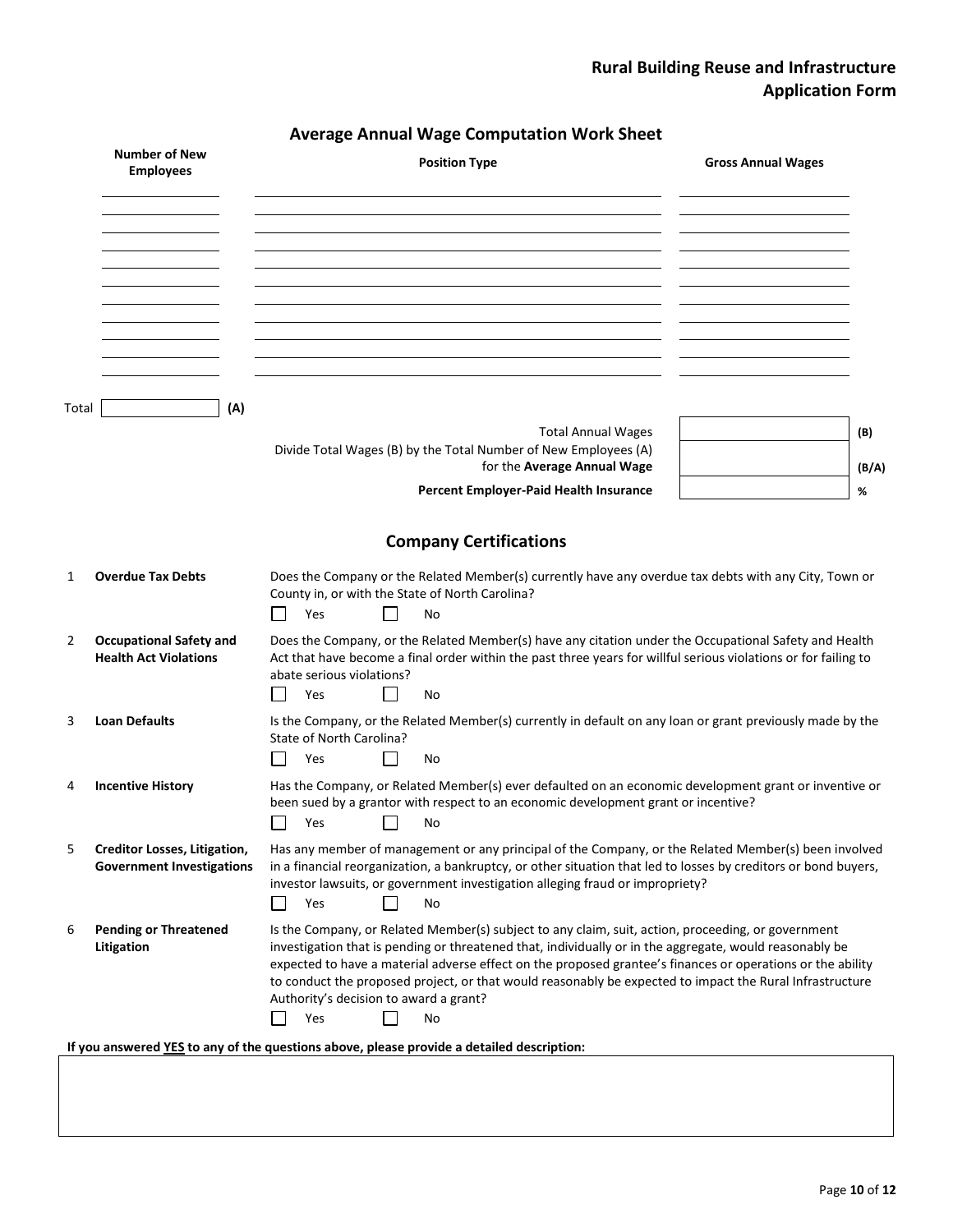*If more than one company will participate in the project, please copy this page and complete for each additional company.*